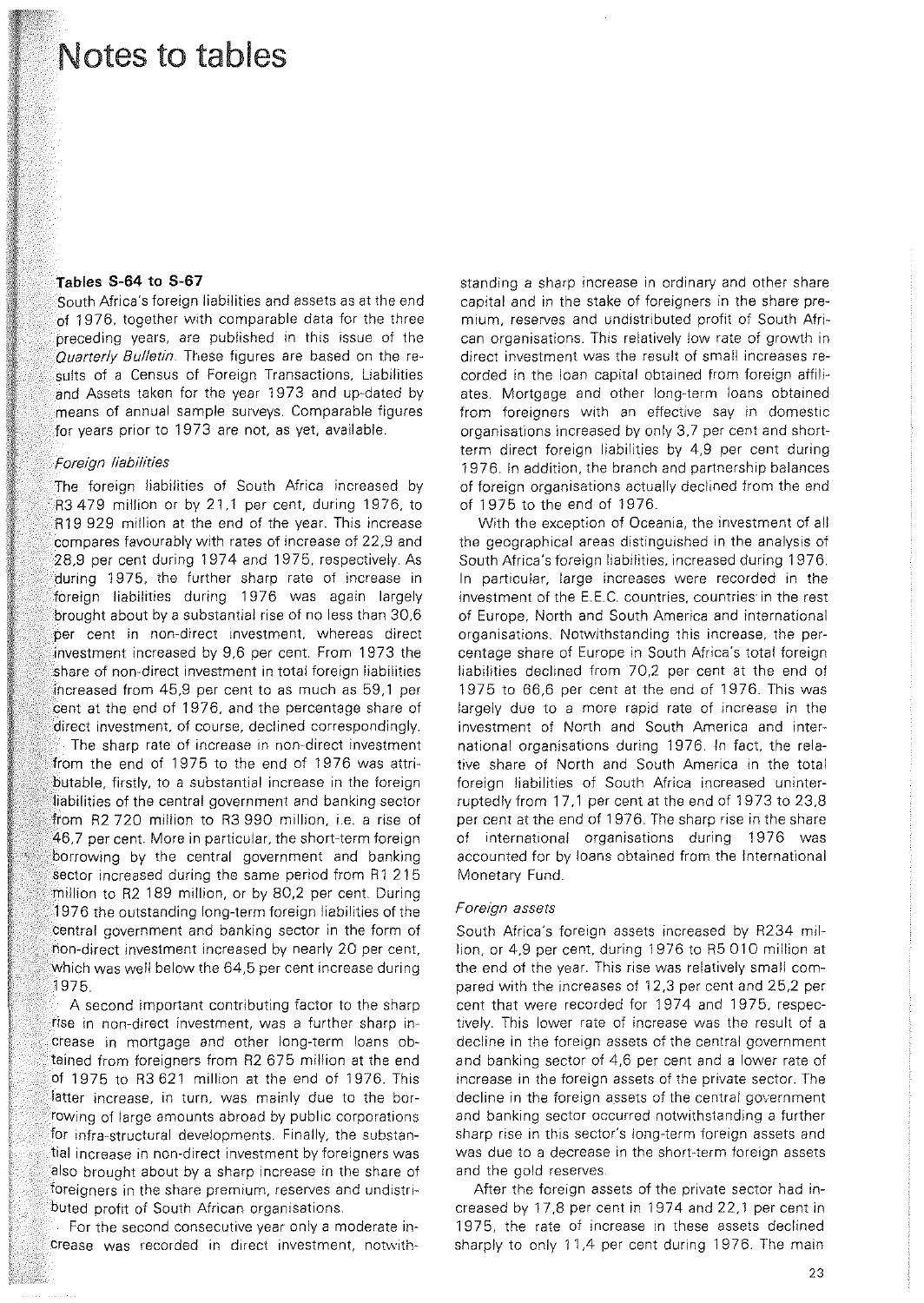contributing factor to the lower rate of increase in the foreign assets of the private sector was the slow rate of growth of only 4,2 per cent in the share of foreign **organisations' share premium, reserves and undistri**buted profit during 1976, as against 36,9 per cent in 1975. On the other hand, mortgage and other longterm loans to foreign organisations in the form of nondirect investment increased sharply during 1976 from R58 million at the end of the preceding year to R227 million at the end of 1976.

A geographical distribution of South Africa's foreign assets shows that the most prominent increase in foreign assets during 1976 occurred in countries in Africa for which it amounted to 38,7 per cent and in Europe; excluding the E.E.C., for which it amounted to 17,4 per cent. On the other hand, foreign assets in the E.E.C. countries and in North and South America actually declined from the end of 1975 to the end of 1976. It is also interesting to note that although European countries still had the largest percentage share in the foreign assets of South Africa, namely 32,7 per cent at the end of 1976, the increase from 23,7 per cent at the end of 1974 to 29,7 per cent at the end of 1976 in the share of African countries narrowed considerably the margin between the shares of these two regions.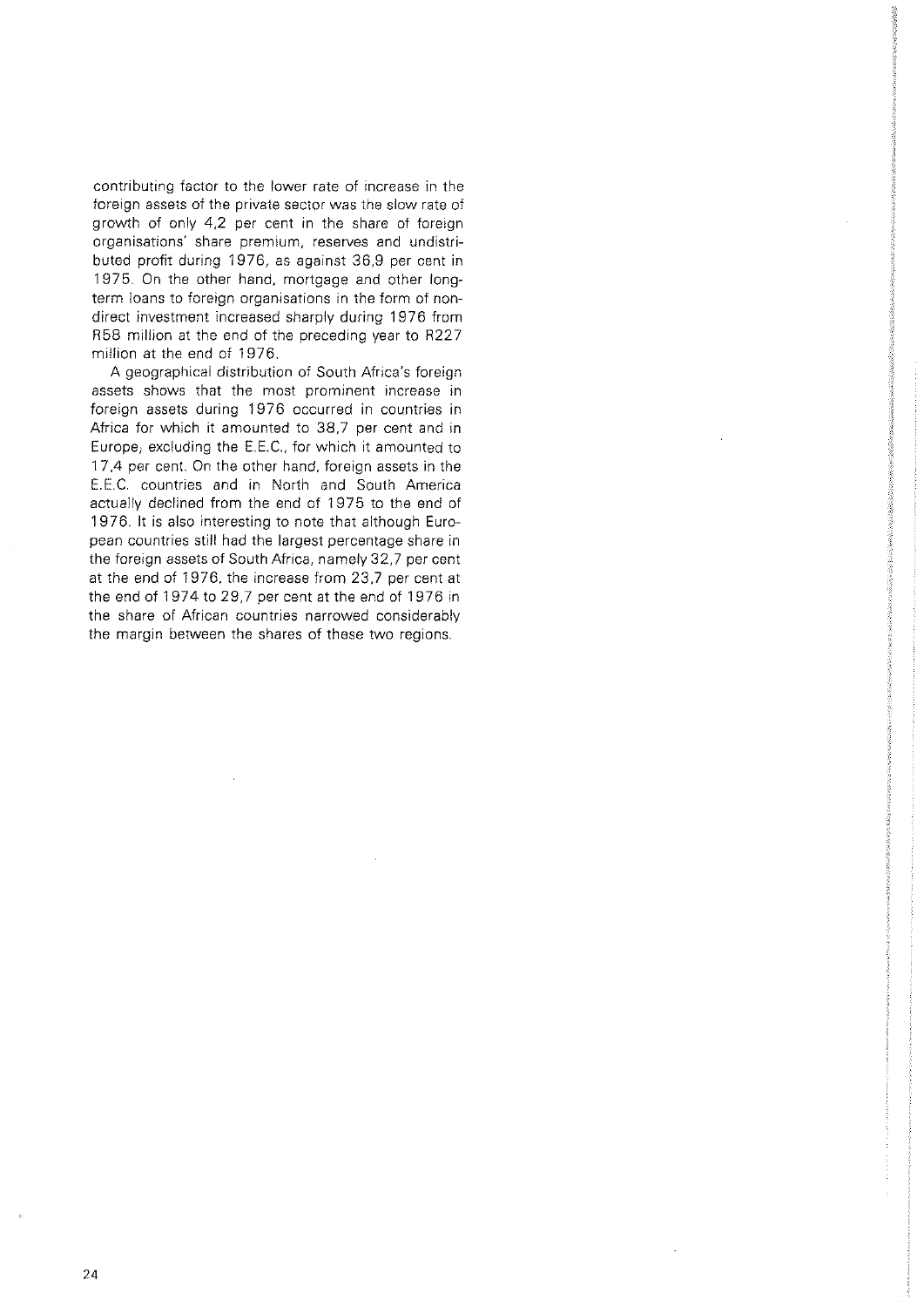# Opmerkings oor tabelle

### Tabella **S-64 tot S-67**

Suid-Afrika se buitelandse laste en bates soos aan die einde van 1976, tesame met vergelykbare gegewens vir die voorafgaande drre jare word in hierdie uitgawe van die *Kwartaa/b/ad* gepubliseer. Hierdie syfers is gebaseer op die resultate van 'n Sensus van Buitelandse Transaksies, Laste en Bates vir die jaar 1973 wat deur middel van 'n jaarlikse steekproefopname op datum gebring is. Vergelykbare syfers vir die jare v66r 1973 is op hierdie stadium nog nie beskikbaar nie.

#### *Buite!andse taste*

Die buitelandse laste van Suid-Afrika het gedurende 1976 met R3 479 miljoen of met 21,1 persent tot R19 929 miljoen aan die einde van die jaar toegeneem. Hierdie toename vergelyk gunstig met die koerse van toename van onderskeidelik 22,9 en 28,9 persent vir 1974 en 1975. Soos gedurende 1975 is die verdere skerp koers van toename in buitelandse laste gedurende 1976 hoofsaaklik meegebring deur 'n aansienlike styging van nie minder nie as 30,6 persent in onregstreekse belegging, terwyl regstreekse belegging met 9,6 persent gestyg het. Van 1973 het die aandeel van onregstreekse belegging in die totale buitelandse laste van 45,9 persent tot soveel as 59,1 persent aan die einde van 1976 gestyg en die persentasie-aandeel van regstreekse belegging het dus ooreenkomstig gedaal.

Die skerp koers van toename in onregstreekse belegging van die einde van 1975 tot die einde van 1976 was eerstens die gevolg van 'n aansienlike toename in die buitelandse laste van die sentrale regering en banksektor van R2 720 miljoen tot R3 990 miljoen, dit wil se 'n styging van 46,7 persent. Meer in die besonder het die korttermyn buitelandse lenings van die sentrale regering en banksektor gedurende dieselfde tydperk van R1 215 miljoen tot R2 189 miljoen of met 80,2 persent toegeneem. Gedurende 1976 het die uitstaande langtermyn buitelandse laste van die sentrale regering en banksektor in die vorm van onregstreekse belegging met bykans 20 persent toegeneem, wat heelwat laer as die toename van 64,5 persent gedurende 1975 was.

'n Tweede belangrike bydraende faktor tot die skerp styging in onregstreekse belegging, was 'n verdere skerp toename in verband- en ander langtermynlenings wat van buitelanders verkry is van R2 675 miljoen aan die einde van 1975 tot R3 621 miljoen aan die einde van 1976. Laasgenoemde toename was op sy beurt weer die gevolg van groot lenings wat deur die openbare korporasies in die buiteland vir infrastrukturele ontwikkeling aangegaan is. Ten slotte is die

aansienlike toename in onregstreekse belegging deur buitelanders ook teweeggebring deur 'n skerp toename in die aandeel van buitelanders in die aandelepremie, reserwes en onverdeelde wins van Suid-Afrikaanse **organisasies.** 

Vir die tweede agtereenvolgende jaar is daar slegs 'n matige toename in regstreekse belegging aangeteken, ondanks 'n skerp toename in gewone en ander aandelekapitaal en in die aandeel van buitelanders in die aandelepremie, reserwes en onverdeelde wins van Suid-Afrikaanse organisasies. Hierdie betreklik lae groeikoers in regstreekse belegging was die gevolg van klein toenames wat aangeteken is in leningskapitaal wat van buitelandse verwante organisasies verkry is. Verband- en ander langtermynlenings wat van buitelanders met 'n effektiewe seggenskap in plaaslike organisasies verkry is, het met slegs 3,7 persent en korttermyn regstreekse buitelandse laste met 4,9 persent gedurende 1976 toegeneem. Hierbenewens het tak- en vennootskapsaldo's van buitelandse organisasies in werklikheid van die einde van 1975 tot die einde van 1976 gedaal.

Met die uitsondering van Oseanie het die belegging van al die geografiese gebiede wat in die ontleding van Suid-Afrika se buitelandse laste onderskei word, gedurende 1976 toegeneem. In die besonder is groot stygings in die belegging van die E.E.G.-Iande, Iande in die res van Europa, Noord- en Suid-Amerika en internasionale organisasies aangeteken. Nieteenstaande hierdie toename het die persentasie-aandeel van Europa in Suid-Afrika se totale buitelandse laste van 70,2 persent aan die einde van 1975 tot 66,6 persent aan die einde van 1976 gedaal. Dit was hoofsaaklik die gevolg van 'n vinniger koers van toename in die belegging van Noord- en Suid-Amerika en internasionale organisasies gedurende 1976. In werklikheid het die relatiewe aandeel van Noord- en Suid-Amerika in die totale buitelandse laste van Suid-Afrika onafgebroke van 17,1 persent aan die einde van 1973 tot 23,8 persent aan die einde van 1976 toegeneem. Die skerp styging in die aandeel van internasionale organisasies gedurende 1976 was die gevolg van lenings wat by the Internasionale Monetêre Fonds aangegaan is.

## *8 uite!andse bates*

Suid-Afrika se buitelandse bates het gedurende 1976 met R234 miljoen of 4,9 persent tot R5 010 miljoen aan die einde van die jaar toegeneem. Hierdie styging was betreklik klein in vergelyking met die toenames van 12,3 persent en 25,2 persent wat onderskeidelik vir 1974 en 1975 aangeteken is. Hierdie laer koers van toename was die gevolg van 'n afname van 4,6 persent